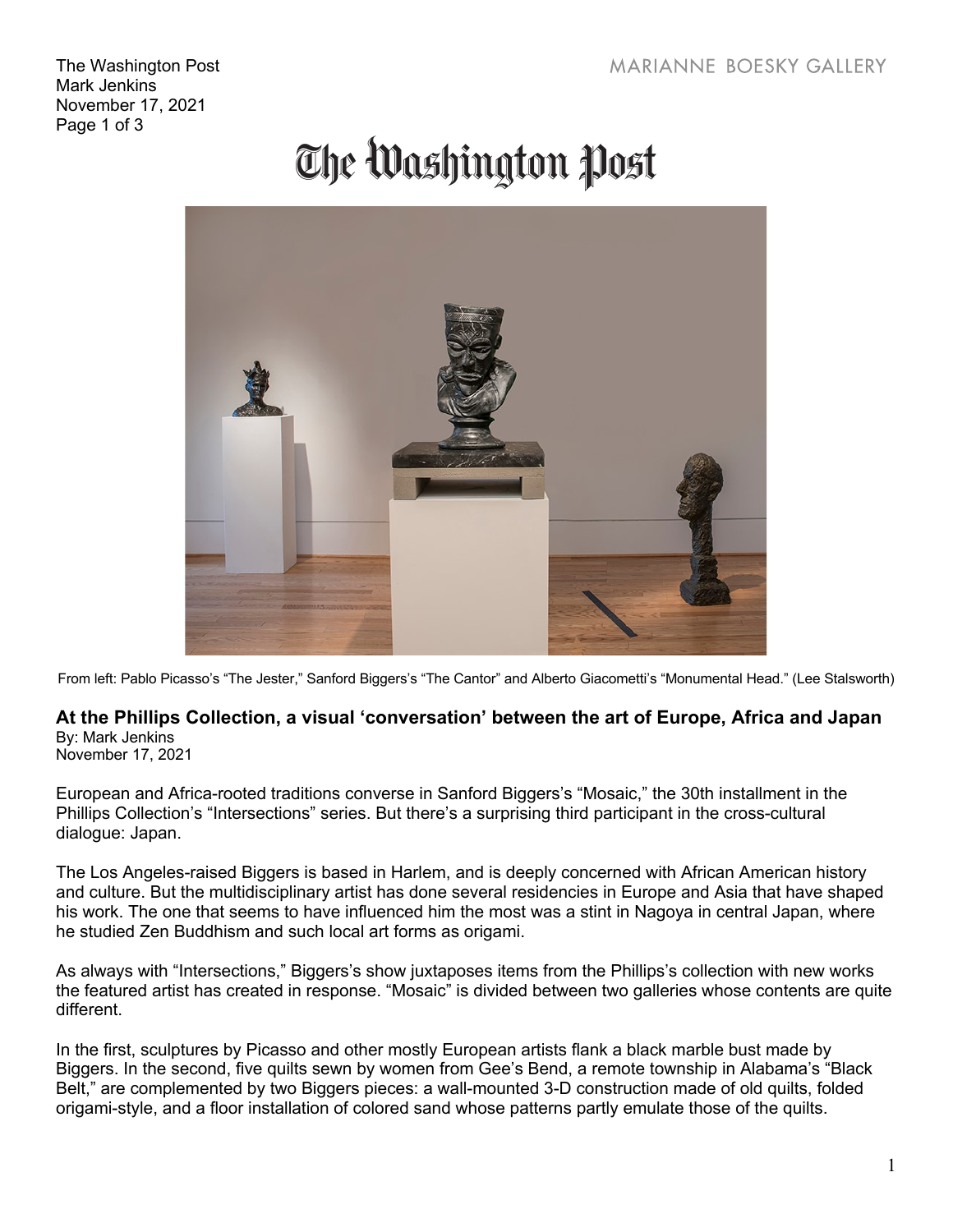

On the wall, left to right: Arlonzia Pettway's "Lazy Gals (Bars)," Aolar Mosely's "Blocks" and Malissia Pettway's "Housetop." On the floor: "Fool's Folly" by Sanford Biggers. The installation is featured in "Mosaic," an exhibition by Biggers at the Phillips Collection that is part of the museum's "Intersections" series. (Lee Stalsworth)

One of the two Picasso pieces, 1905's "The Jester," was acquired in 1938, during the museum's formative years. The Gee's Bend quilts were purchased in 2019, as the Phillips diversified its vision to include more Black and female artists. (Indeed, folk-art quilts from Gee's Bend weren't coveted by museums until relatively recently, after a 2002 rave review in the New York Times.) So Biggers's choices embody disparate ideas of what the Phillips is, or should be.

"The Jester" is a fairly conventional bronze, apparently made just before the period when much of Picasso's work was inspired by his exposure to African art. The second Picasso, "Head of a Woman," dates from 1950 but is more akin to the artist's African-influenced pieces. It's not strongly cubist, but its face is divided strikingly into multiple planes.

The later sculpture is more closely connected to Biggers's "The Cantor," in which a highly stylized visage is revealed to be a mask when viewed from the side or the rear. The sculpture can be seen as commentary on Western modernism's borrowing of non-European styles, or just as a playful hybrid of various artistic traditions.

Biggers does his own borrowing from various cultures. He once staged a bell-ringing ceremony in a Japanese Buddhist temple using bells made from melted-down hip-hop jewelry. The artist conceived the 2004 rite as a homage to what he considered rap's golden age: the 1980s and 1990s.

Biggers's floor piece draws on a Buddhist practice associated more with Tibet than Japan, although it is sometimes done in the latter country. Usually, the colored sand is arranged into a mandala: a symmetrical design that serves as a tool for spiritual guidance. But Biggers and his team organized the granules into quiltlike strips and blocks of color, set off by one frisky detail: a blob of pink that appears to drip across the entire composition, as if it were liquid pigment splashed by an abstract expressionist rather than tinted sand heaped precisely in place. The pink gesture seems to be a nod to colorist painting, the art for which the Phillips is still best known.